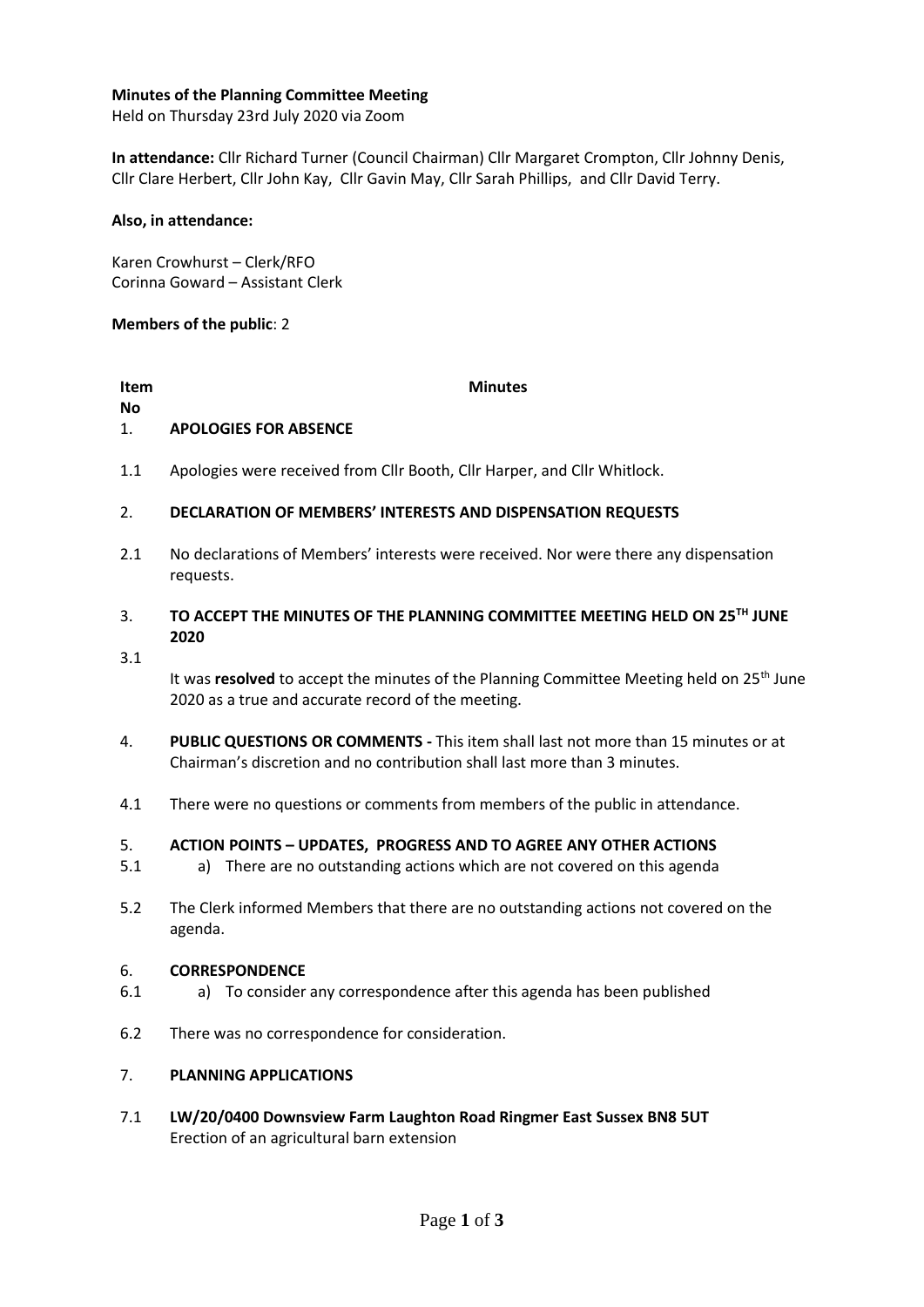#### 7.2 **Comments and observations**

Ringmer Parish Council fully supports this application.

- 7.3 This was proposed and seconded, all were in favour.
- 7.4 **LW/20/0372 Brickyard Farm Green Lane Ringmer East Sussex BN8 5AD** Restoration of old clay pits to reclaim a parcel of land to be put back into agricultural use

#### 7.5 **Comments and observations**

Ringmer Parish Council fully supports this application and request that a condition be imposed if approved to keep the Ancient Hedgerow and this will not be destroyed. Council would also like to see a condition imposed and adhered to regarding lorries only using the

- 7.6 This was proposed and seconded, all were in favour.
- 8. **PLANNING CONSENTS, REFUSALS & APPEALS RECEIVED –** further information regarding consents, refusals & appeals recorded in appendix 2
- 8.1 LW/20/0265 Pilon Danes Laughton Road Ringmer **– Permission granted** LW/20/0262 6 Corner Green Lewes Road Ringmer **– Permission granted**
- 8.2 Members noted the decisions made by Lewes District Council.
- 9. **EAST SUSSEX COUNTY COUNCIL LOCAL CYCLING AND WALKING INFRASTRUCTURE PLAN 2020 – 2030** – To consider whether the Parish Council should comment on the plan
- 9.1 It was **resolved** 1) That Ringmer Parish Council does comment on the plan. 2) Cllr Denis will draft a response and send to all Members to agree any amendments. 3) For the Clerk to submit the response on behalf of Ringmer Parish Council.

#### 10. **NEIGHBOURHOOD PLAN DEVELOPMENT**

- 10.1 a) Modifications to existing Neighbourhood Plan
- 10.2 Cllr Kay advised that this is ongoing and provided a verbal report on any proposed amendments and agreed that the final document should be ready by the next Planning Committee Meeting.
- 10.3 Members discussed the future of the existing Neighbourhood Plan; some felt the plan needs reviewing or re writing and suggested that this be placed on the next Planning Committee Meeting Agenda. There was further discussions about the Council needing to be proactive so the Neighbourhood Plan would be influential, housing totals which may be imposed by the District Council, the plan not just being about housing, the fact that the 3 year protection on Ringmer Neighbourhood Plan has now expired.
- 10.4 The Clerk reminded Members of the previous and still with standing resolution which agreed for Cllr Kay and the Working Group to work on minor amendments being grammatical or spelling to the Neighbourhood Plan, as any other types of amendments could change the fabric of the plan.

#### 11. **ANY REPORTS (BY LEAVE NOT DISCUSSION OR DECISION) ON PLANNING MATTERS**

11.1 This item was taken after item 13 on the agenda.